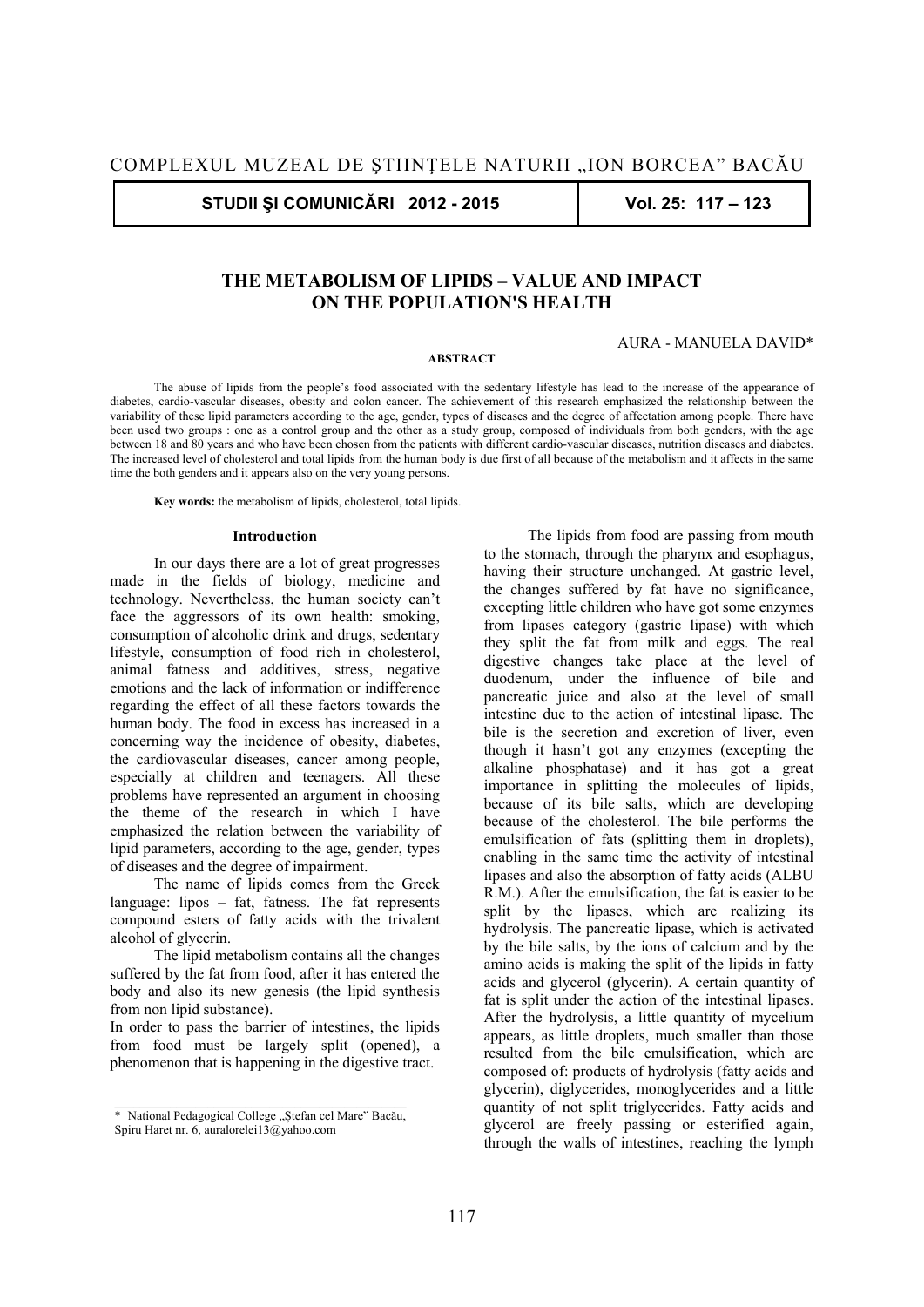and the blood, after the absorption. Some of the triglycerides from food are absorbing themselves. The absorption of fatty acids and glycerol are helping the passing beyond the walls of intestines of the liposoluble vitamins  $(A, D, E, F, K)$ .

In the general circulation, the lipids and their products of enzymatic hydrolysis are reaching on the lymphatic way  $(75 - 85%)$  and the blood stream, using the portal vein  $(15 - 25\%)$ . Most of the lipids which are reaching the lymph are arriving in the lungs, where are oxidized under the influence of pulmonary lipase. This means that, by increasing the amplitude of breath, the fat is directly burned. The ratio in which the lipids are following a way comparing with others (by lymph or by blood) depends on the degree of their decomposition during the digestion. Some of the glycerides which weren't decomposed and the ones which are esterified again, are absorbed only passing on the lymph way. But the free fatty acids are mostly passing in the portal vein. In the liver, using the portal vein, are arriving only about 20% of fat. If the fat which arrives in the liver is stored here for a long period of time, the fat infiltration takes place (hepatic steatosis), having as a consequence the decreasing of the function of this organ of a vital importance. The perturbation takes place on one hand when the liver is poor in glycogen and on the other hand the evacuation of the fat from the cells of the liver is obstructed. The second situation appears as a consequence of a deficient forming of phospholipids due to the lack of lipotropic factors. The liver is not designed for storing the lipids and if these are being accumulated at this level, the perturbations are taking place. The main store for the fat is represented by the adipose tissue but its overload is leading to the decrease of muscles and to obesity.

At the level of human body, the lipids are having an energetic, functional and constitution role. After absorption, the lipids are following many ways, which can intersect between them:

- are stored in the adipose tissue, as substance of reserve, under the form of triglycerides;

- are temporary stored in the liver;

-after some reactions, they are a part of the complexes structures (lipoproteins), some of them remaining in the blood circulation;

- are oxidized in the tissues till they become carbon dioxide and water, with the releasing of energy (1 gram of lipids can release 9.3 kcal).

The fat from human body is found under the form of triglycerides, phospholipids, cholesterol and free fatty acids. The biosynthesis of cholesterol can be realized by all the nucleated cells from the body, excepting the mature nervous cell and it starts from the acetyl-CoA, the central place being taken also by the liver. Recently, it has been discovered that, excepting the three forms of cholesterol already known: HDL (lipoproteins with high density) – " good cholesterol", LDL (lipoproteins with low density) –"bad cholesterol" and VLDL (lipoproteins with a very low density), the last two of them being involved in the apparition of cardiovascular diseases and the fourth type of cholesterol produced by the liver, MGminLDL (extra thick), with more serious involvement in apparition and deposit of the atheroma plaque and so increasing the risk of apparition of myocardium heart attack and cerebral stroke at old people and diabetics. The daily amount of cholesterol is 0.3-0.6 g and the amount of fat for a person of 70 kilos is around 70 – 100g daily.

Excepting some disorders, disturbances or a short period of time – in the case of a diet reach in fat, the lipid compounds of blood are maintained between constant limits, due to some elaborated neuro-hormonal mechanisms. Their normal values are shown in the tab.1.

| The liquids from plasma | The name of the constant | <b>Normal</b> values                      |
|-------------------------|--------------------------|-------------------------------------------|
| Total lipids            | Lipemia                  | 500-700 $mg\%$ (5-7h/l)                   |
| Triglycerides           | Triglyceridemia          | max. $200mg\% (2g/l)$                     |
| Cholesterol             | Cholesterolemia          | $120-180$ mg <sup>%</sup> $(1,2-1,8)$ g/l |

**Table 1 -** The normal values of the constants of lipids (1).

The metabolism of lipids is found under the endocrine control, developing with the participation of anterior pituitary, thyroid, pancreatic and suprarenal hormones and also of the nervous system. The lipolysis and the lipogenesis are adjusted by the hormones involved in the metabolism of carbohydrates: the insulin blocks the storage of the lipids in the adipose tissue and diminishes the concentration of the fatty acids from the blood plasma. The adrenaline and noradrenaline are stimulating the lipolysis of the triglycerides and they are getting the increase of concentration of fatty acids in plasma, having an opposite effect.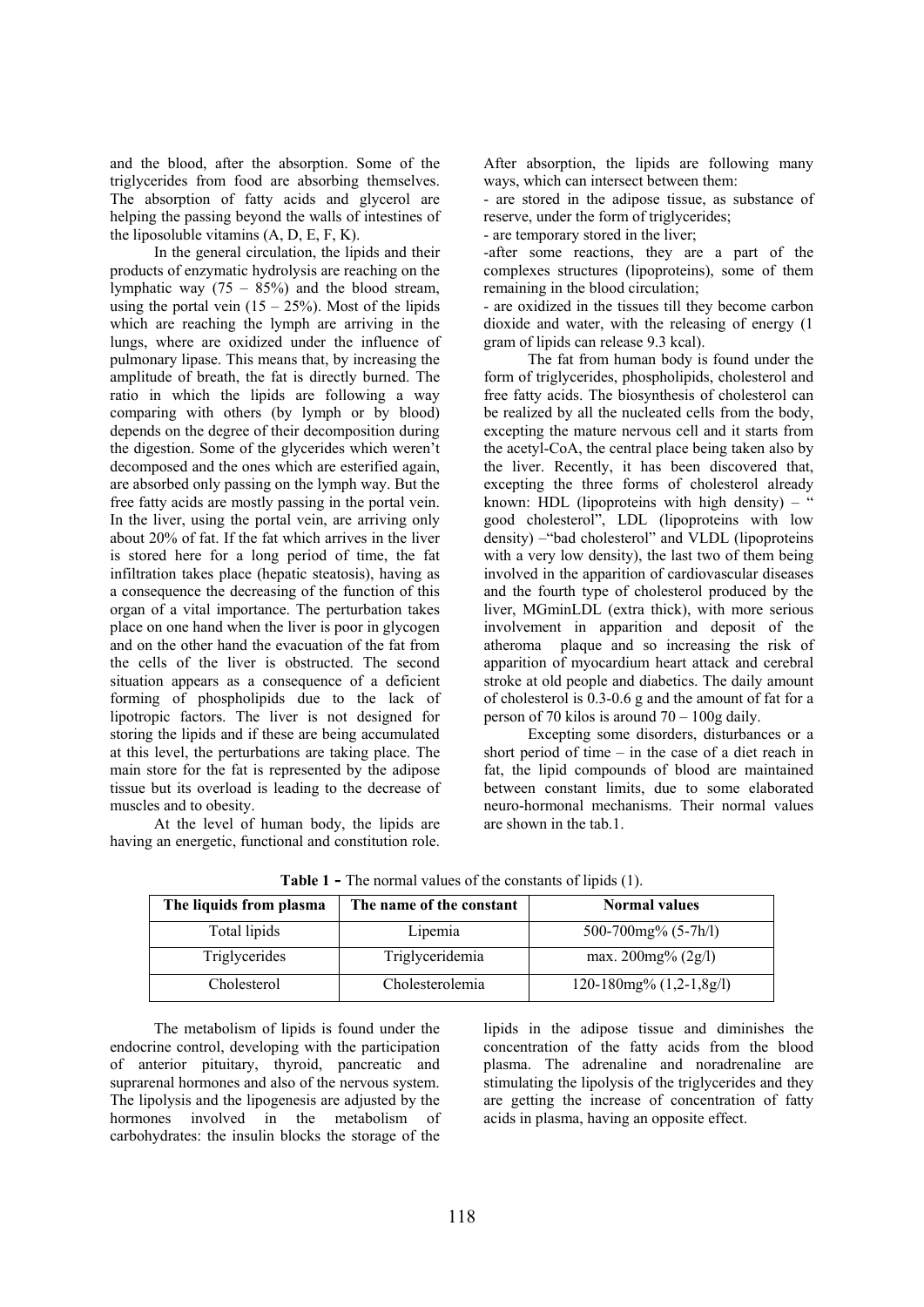The metabolism of lipids is strongly influenced by the functional status of the thyroid gland (4). The hyperthyroidism gets a rapid consumption of lipids, but the hypothyroidism enables their storage. The somatotropic hormone (STH) enables the storage of fatty unesterified acids in plasma in the case of young bodies.

It is very important to take into consideration that during the energetic disintegration, the metabolic priority is granted to the carbohydrates, which are totally oxidizing during a period of 24 hours, because the capacity of storage of the glycogen is very limited. In such conditions, the lipids, if there aren't immediate energetic needs, are stored in the adipose tissue (2). The only substances which are directly fattening are the exogenous lipids, the other compounds well-known as providers of extra kilos are indirectly acting. When the target is to decrease the weight , in the same time with a decreased quantity of animal and vegetal fat from the food, it must be consumed only the carbohydrates which have a decreased rate of absorption and the quantity of carbohydrates which enters the body must be decreased and it must be avoided their consumption with the lipids.

### **Material and method**

In our days, between the nourishments problems which determine the apparition of diseases like diabetes, obesity or myocardium heart attack, even at young ages, it is also the consumption of fat under different forms in the same time with the carbohydrates. During 50 years, the opinions of specialists in nutrition, biochemists and doctors have changed, but the role of balanced nourishment, without excesses, remains more and more actual.

In cooperation with the laboratory of medical analyses from the County Hospital from Bacau city, I had the opportunity to realize some investigations following the normal and pathological values of the cholesterol and total lipemia for a number of 120 subjects having different cardiovascular diseases, diabetes and other nourishment diseases admitted in the hospital and an equal number of subjects who didn't suffer of these diseases and who were considered the control group.

The determinations were made on serum, in "a jeun" (on empty stomach) and were realized on two groups: one is the control group and the other is the study group, made of individuals with ages between 18 and 80 years. The control group is made of individuals of both genders, with the age between 18 and 80 years, 20 individuals from each group of age (18-30 years; 31-40 years; 41-50 years; 51-60 years; 61-70 years and 71-80 years, this means 6 groups of age, each one having 20 individuals), healthy, who hadn't suffer of diseases which could influence the level of the tested parameters, and so occurring some errors. The study group was made of 120 subjects having the same range of ages (also 20 individuals on each group of age), being patients who were diagnosed with some diseases which influence the level of cholesterol and total lipemia (the total amount of fat which is found in plasma) and who were admitted in the department of internal medicine, cardiology, nutrition diseases and diabetes. The subjects' selection – patients was made on two groups of diseases – metabolic ones – hepatic, hepatic-pancreatic, diabetes and heart disease (associated with the high blood pressure degree I and II) and nervous ones – the trigger factor is the stress.

The biochemical determinations were made on the control group and also on the study group, on peripheral blood taken by vein puncture. There were taken into consideration the following stages: blood sampling, the determination and the assessment of the samples.

Blood sampling: from year 2000, in the County Hospital of Bacau city there was introduced the system of vacuum blood sampling, using vacutainers which have raised a lot the efficiency of blood sampling because:

- prevents the risk of contamination for the persons who are doing this procedure;

- assures the strict compliance of the ratios (blood – reactive);

- prevents trauma for the patient's vein;

- eliminates the stasis produced by the tourniquet which is used only for the visibility of the vein, then it is released.

This system of blood sampling uses a holder (a plastic device with a thread where the needle and the syringe will be attached), a double needle (opened towards the vein, but to the cork of the vacutainer, perfectly sterile and protected by hangers) and the vacutainers (the test tube with a gum cork, of different sizes, vacuumed and which has got the precise quantity of anticoagulant, according to the type of the analysis made).

The technique of blood sampling in a vacuumed system: it is made a stasis using the tourniquet, the vein is punctured with the holder using the needle and the vacuumed tube is attached on the other end of the needle; the gum cork pushes the muff of the needle and the blood flows into the tube (in this moment the tourniquet is released); when the tube has received the necessary quantity of blood, the blood doesn't flow anymore and we remove the vacutainer from the needle and the muff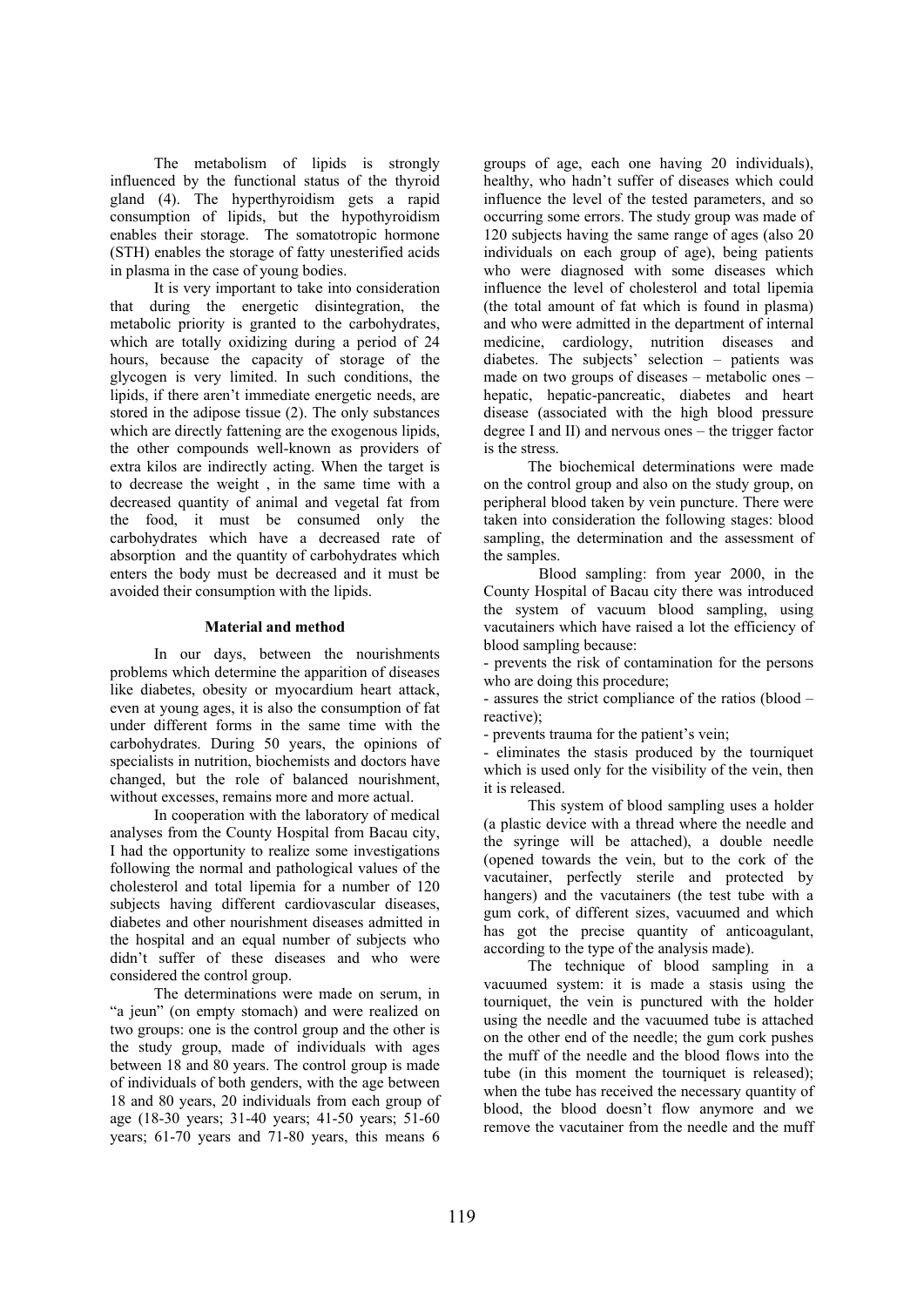covers the needle, so no drop of blood is trickled (the role of the muff). Before the blood sampling, it is compulsory to make a disinfection of the area with cotton and alcohol, and after the blood sampling the area is pressed with the same pad of cotton and it is applied a sterile patch (4, 6).

The determination of the biochemical parameters followed in this study: the cholesterol and the total lipids were realized using the analyzer COBAS MIRA. The normal values of these parameters are according to the group of age and it is automatically realized.

The assessment: the values of the parameters studied were written from the special paper of the automatic machine, at the end of the determinations.

**Results and discussions** 

After the laboratory investigations there were obtained conclusive data which were registered in diagrams and tables, comparing with the control group. This is made of a sample of 120 individuals of different genders, selected on the groups of age analyzed , in an equal number  $-20$  for each group of age: for 18-30 years, 31-40 years, 41-50 years, 51-60 years, 61-70 years and 71-80 years.

There were investigated an equal number of women and men, 60 from all the groups of age established, in order to eliminate the occurring errors.

The healthy persons tested are coming from different groups of age and, even if the value of the cholesterol doesn't register an excess, it is noticed that there are differences between those who come from the first group of age and those from the last group of age (fig. 1).



**Fig. 1** - The variability of the cholesterolemia on groups of age for the individuals from the control group.

The age attracts itself some increased values of total lipemia for the maximum values, while the minimum values register a slowly increase, around the value of  $400 \text{ mg}$ % (fig. 2).



**Fig. 2** - The variability of total lipemia on groups of age for the control group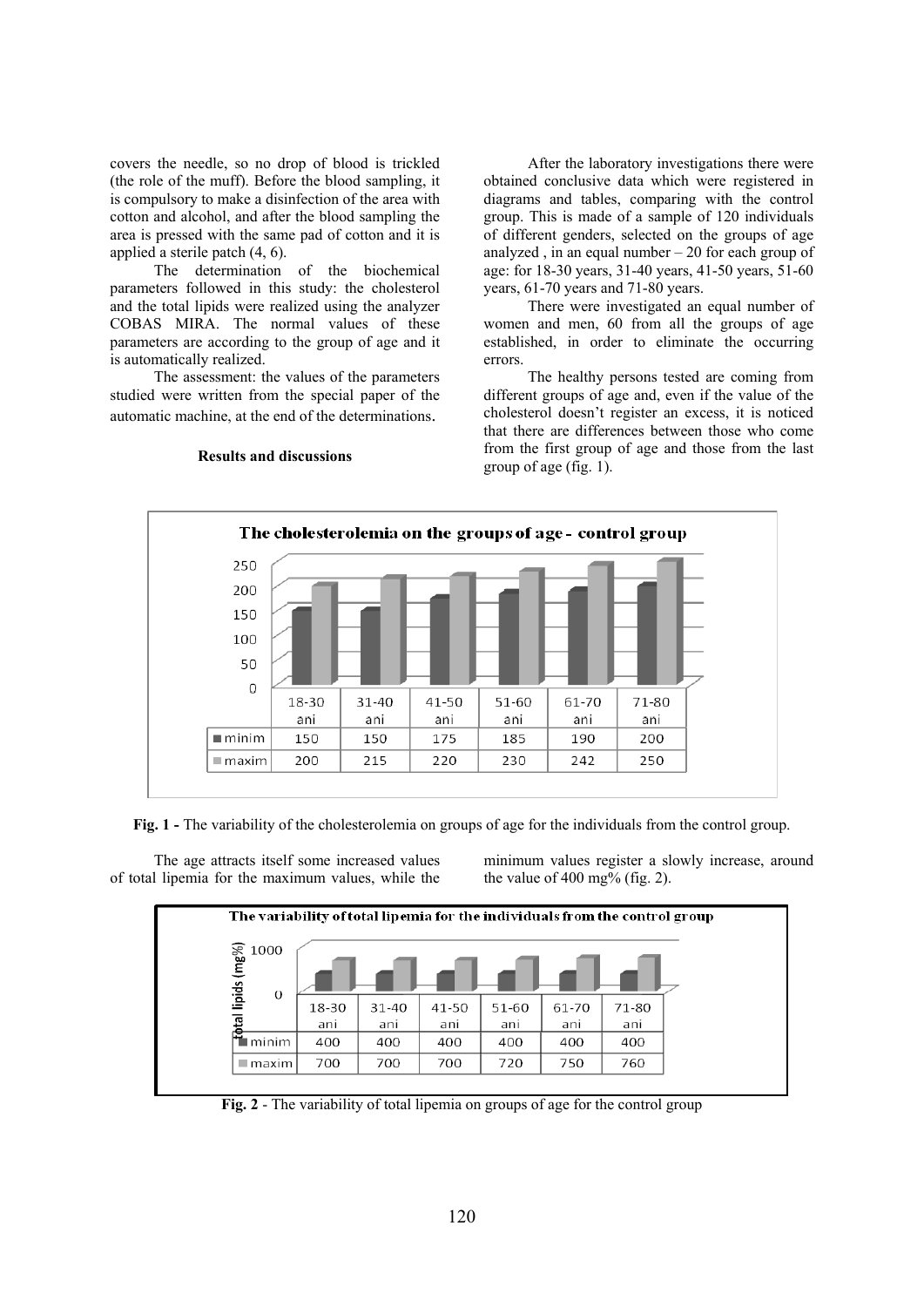The patients from the study group who have been diagnosed with high values of the cholesterol and total lipemia, selected from different groups of age between 18 and 80 years, are been diagnosed with ischemic heart disease, diabetes, dislipoproteinemia, obesity, hepatic and pancreatic affections and also the stress factor is responsible for some clinical changes of the blood constants (fig. 3).

From the patients with ischemic heart disease, the group of age with the most cases is 51- 60 years, followed by the group of age 41-50 years and on the last place is situated the group of old age, meaning 71-80 years old, this fact being explained also by the morpho-physiological changes and the sclerosis of some anatomical structures which have lost their elasticity (fig. 4). In what regards the stress factor incriminated in apparition of some metabolic disorders with consequences towards the blood constants, the most affected is the group of 18-30 years, when the young people are finishing their studies and want to look for a job, to start a family, the group of age 41-50 years when the opportunities are disappearing facing the unemployment, incapability and a lifestyle and nourishment totally unbalanced, and the group with the most cases is 51- 60 years, when the retirement can represent an exit from the usual life , social life, usefulness for the society and so the depression occurs or "drowning in alcohol".



**Fig. 3** - The distribution of patients according to their affections

In the case of the patients with diabetes, it is very worrying the diagnose of this disease at young people, where the first cause is not the heredity, but a lifestyle based on refined carbohydrates, poor in proteins and fibres and also the fat from the fastfoods, all aggravating the situation. The apparition

of diabetes type II, which is a consequence of unbalanced nourishment, especially affects the adult over 40 years, but also the old person whose power of regeneration of the liver decreases significantly (fig. 5).



**Fig. 4 -** The distribution of cases of ischemic heart disease from the studied group on groups of age.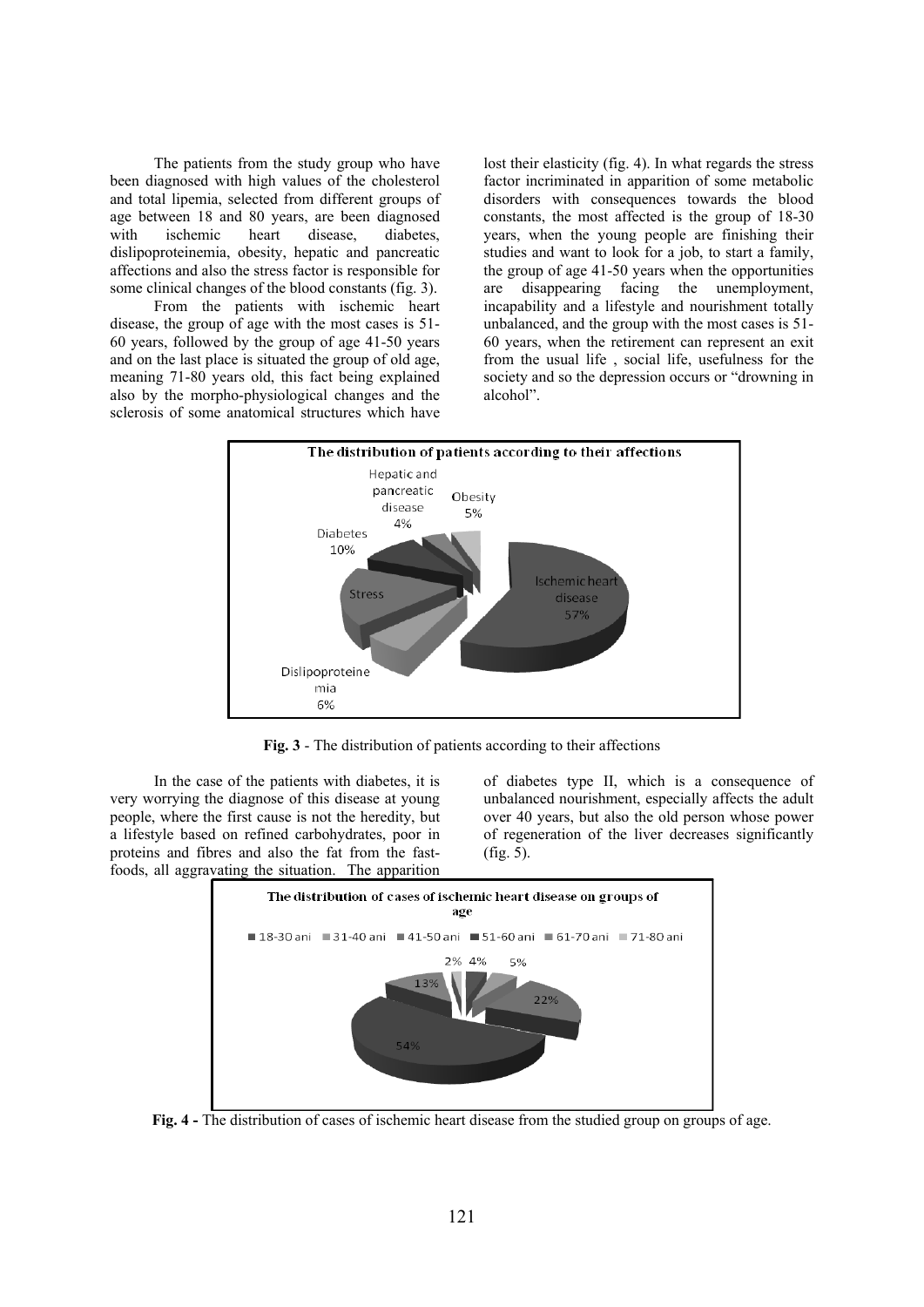Almost 55% percent of the Romanian population register some deviations from the plasma concentrations of the cholesterol and triglycerides, accompanied by the decrease of the HDL cholesterol ("good cholesterol"). The affectation of the groups of age of 18-30 years and of 31-40 years is due to the food with a lot of calories in saturated lipids (animal lipids), "trans" fatty acids from the margarine and refined sugar, the sedentary lifestyle (using the car for moving), drinking alcohol 30 mg daily, smoking – over 10 cigarettes daily  $(2,3)$ , psychosocial stress (increases VDL and LDL – "the bad cholesterol"), drinking express coffee and so on. Over the age of 40, the human body is losing its elasticity and the senescence settles, being responsible of all these changes of the blood constants.



**Fig. 5 -** The distribution of cases of diabetes on groups of age on the studied group

The apparition of obesity at young people is due to the mistakes of nourishment from the childhood, when the adipose tissue is deposed and it is very difficult to eliminate it, and at the group of old age of 71-80 years there are not so many patients with obesity, knowing that this affection attracts other affections which don't afford the person to reach an old age. The hepatic and pancreatic affections are due to a nourishment reach in carbohydrates and lipids but also to the increase of the quantity of alcohol ingested during a period of 24 hours. The maximum is reached at the group of age of 51-60 years.

Taking a global look to the incidence of the diseases from above on the groups of age studied here, together with the values of total lipemia, it is noticed that almost all the subjects investigated, with the age between 18 and 80 years have got pathological values of total lipemia in the following diseases: ischemic heart disease, diabetes and stress.

The highest values of the cholesterol are registered at the group of age of 51-60 years, exceeding the value of 400 mg%. The triggering factors for the patients of female gender are the metabolic disorders and stress and for the male gender the more obvious is the stress. According to the type of affection and its complications and the values of the cholesterol in blood stream, the obesity comes on the first place, being followed by diabetes and dislipoproteinemia.

As in the case of total lipemia, the groups of age most affected are those over 40 years, when the aging process worsens the clinical overview.

## **Conclusions**

The increase of the level of cholesterol and of total lipids in the blood stream under the aspect of the conjuncture in which this is generated, in many cases was especially a metabolic one.

The presence of stress of some of the subjects from the groups of age of 41-50 years and of 51-60 years has lead to the equalization of both conjunctures.

At all the decades of age the increase of both parameters: total lipemia and the cholesterol, it was noticed in the same measure at male subjects and also at female subjects.